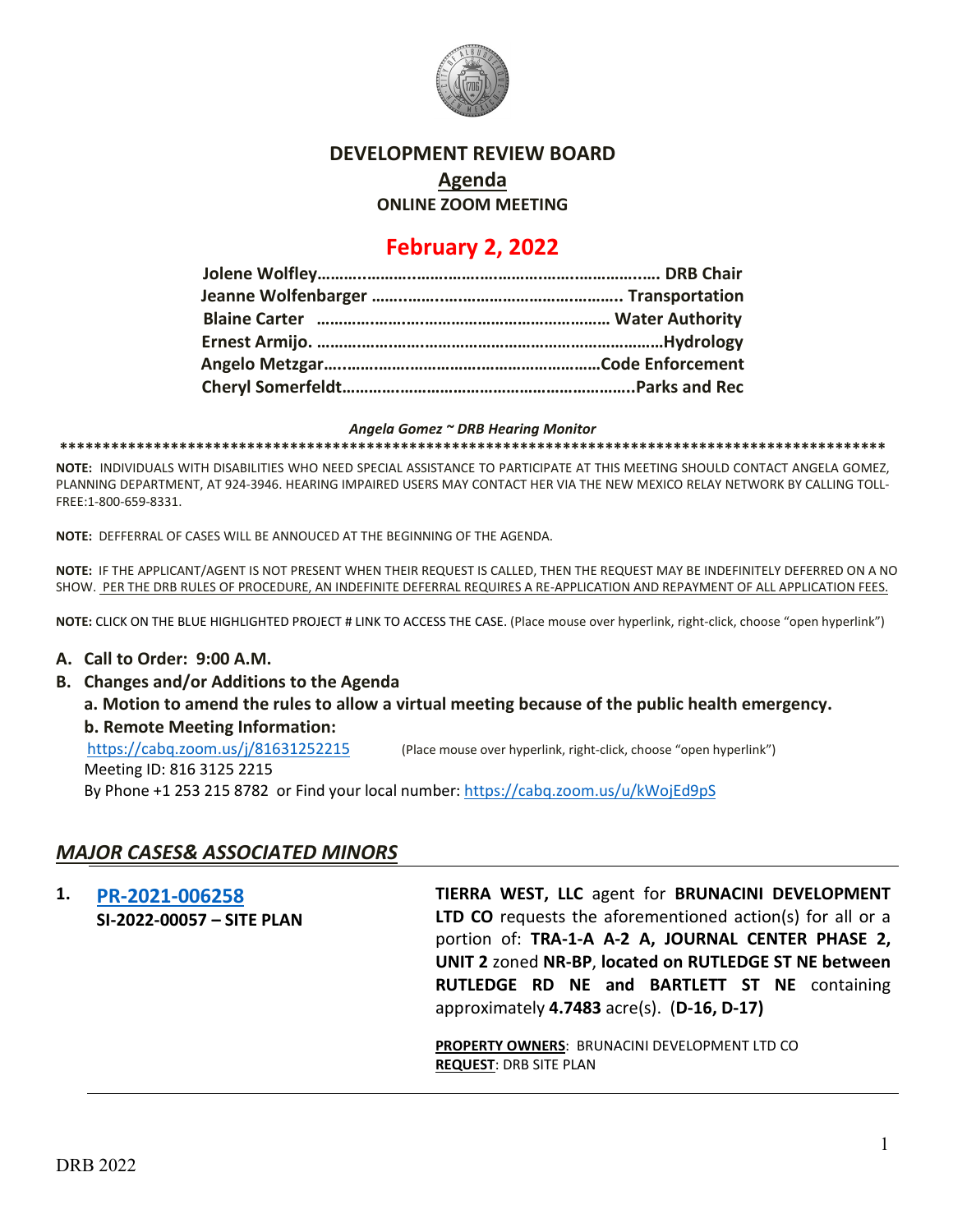| 2. | PR-2021-006258<br>SD-2022-00005 - PRELIMINARY/FINAL<br><b>PLAT</b> | CSI - CARTESIAN SURVEYS, INC. agent for BRUNACINI<br>DEVELOPMENT LTD CO. requests the aforementioned<br>action(s) for all or a portion of: TRACT A-1-A, A-2-A, UNIT 2,<br>JOURNAL CENTER PHASE 2 zoned NR-BP, located on<br>RUTLEDGE ST NE between RUTLEDGE RD NE and<br>BARTLETT ST NE containing approximately 4.7483 acre(s).<br>(D-16 & D-17) [Deferred from 1/19/22] |
|----|--------------------------------------------------------------------|---------------------------------------------------------------------------------------------------------------------------------------------------------------------------------------------------------------------------------------------------------------------------------------------------------------------------------------------------------------------------|
|    |                                                                    | <b>PROPERTY OWNERS: BRUNACINI DEVELOPMENT LTD CO.</b><br><b>REQUEST:</b> CREATE ONE NEW TRACT FROM TWO EXISTNG PORTIONS OF<br><b>TRACTS</b>                                                                                                                                                                                                                               |

# *MAJOR CASES*

| 3. | PR-2021-005222 IDO 2019<br>SI-2021-01237 - EPC SITE PLAN<br><b>SIGN-OFF</b> | <b>TIERRA WEST, LLC agent for WESTERN HILLS INVESTMENTS</b><br>LLC requests the aforementioned action(s) for all or a<br>portion of: TRACT C-4-A PLAT OF TRACTS C3A, C3B, C3C,<br>C4A, SEVEN BAR RANCH zoned NR-BP, located at 3615<br>HWY 528 between CALLE CUERVO NW and HWY<br>528 containing approximately 1.99 acre(s). (A-14) [Deferred<br>from8/18/21, 9/15/21, 9/22/21, 10/20/21, 11/10/21, 12/1/21, 1/5/22,<br>1/12/22, 1/19/22, 1/26/22]<br>PROPERTY OWNERS: WESTERN HILLS INVESTMENTS LLC<br>REQUEST: FINAL SIGN OFF OF EPC SITE PLAN                                                                                                                                                                                                           |
|----|-----------------------------------------------------------------------------|------------------------------------------------------------------------------------------------------------------------------------------------------------------------------------------------------------------------------------------------------------------------------------------------------------------------------------------------------------------------------------------------------------------------------------------------------------------------------------------------------------------------------------------------------------------------------------------------------------------------------------------------------------------------------------------------------------------------------------------------------------|
| 4. | PR-2020-003688<br>SD-2021-00196 - PRELIMINARY PLAT                          | ISAACSON & ARFMAN INC. - FRED ARFMAN/IAN<br>ANDERSON agent for GREATER ALBUQUERQUE HABITAT<br>FOR HUMANITY - DOUG CHAMPLIN/BILL REILLY requests<br>the aforementioned action(s) for all or a portion of: LOTS<br>42 THRU 55, DAVID-PEREA-COURSON SUBDIVISION zoned<br>R-1B, located at 62 <sup>nd</sup> ST NW between CLOUDCROFT RD<br>NW and COORS BLVD NW containing approximately 2.13<br>acre(s). (J-11) [Deferred from 11/3/21, 11/17/21, 12/1/21, 12/15/21,<br>$1/12/22$ ]<br><b>PROPERTY OWNERS: GREATER ALBUQUERQUE HABITAT FOR</b><br>HUMANITY, LONNIE YANES<br>REQUEST: NEW SINGLE-FAMILY RESIDENTIAL DEVELOPMENT. PLAT<br>WILL REVISE CURRENT LOT LINES, DEDICATE NEW PUBLIC RIGHT OF<br>WAY AND NEW EASEMENTS ASSOCIATED WITH THE DEVELOPMENT. |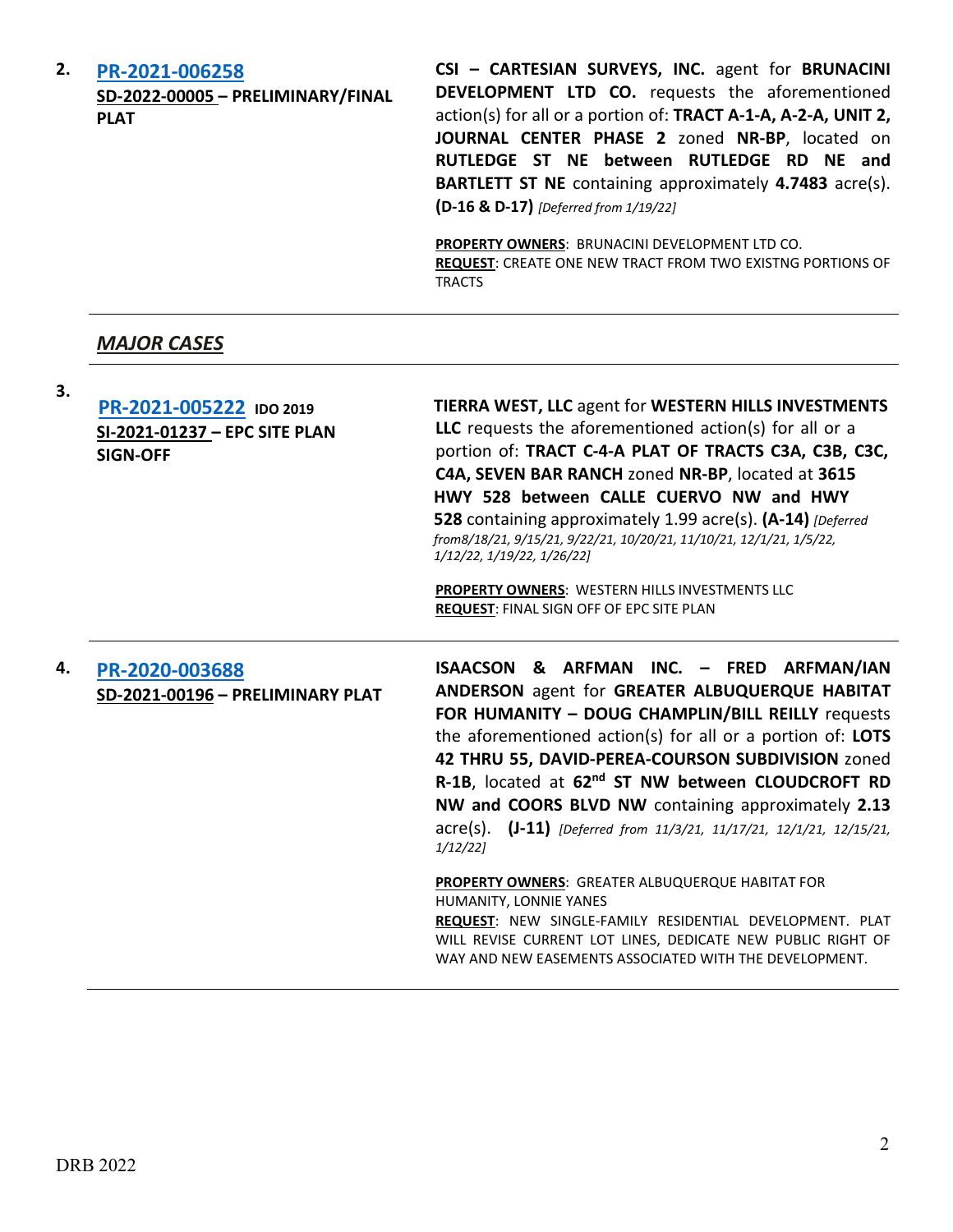# **5. [PR-2021-005628](http://data.cabq.gov/government/planning/DRB/PR-2021-005628/DRB%20Submittals/) IDO <sup>2020</sup> SD-2021-00214 – PRELIMINARY PLAT**

**BOHANNAN HUSTON INC.** agent for **MDS INVESTMENTS, LLC** requests the aforementioned action(s) for all or a portion of: **TRACT A-1-A-1-A, MESA DEL SOL INNOVATION PARK** zoned **PC**, located on **UNIVERSITY BLVD SE between STRYKER RD and UNIVERSITY BLVD** containing approximately **1598.6338** acre(s). **(R-14, S-14- 17, T-15-17)** *[Deferred from 11/17/21, 12/8/21, 12/15/21, 1/5/22, 1/12/22]*

**PROPERTY OWNERS**: MDS INVESTMENTS, LLC

**REQUEST**: PRELIMINARY PLAT AND BULK LAND PLAT FOR FUTURE TRACT N AND THE RE-PLAT OF TRACT A-1-A1-A TO DEDICATE RIGHT OF WAY FOR MESA DEL SOL TOWN CENTER.

**6.**

**[PR-2021-005573](http://data.cabq.gov/government/planning/DRB/PR-2021-005573/DRB%20Submittals/) IDO 2020 SD-2021-00171 – PRELIMINARY PLAT SD-2021-00172 – VACATION OF PUBLIC EASEMENT-22' Public Pedestrian Access SD-2021-00174 – VACATION OF PUBLIC EASEMENT-10' PUE SD-2021-00175 – VACATION OF PUBLIC EASEMENT-30' Public Waterline SD-2021-00176 - VACATION OF PUBLICEASEMENT-40' PNM SD-2021-00177 - VACATION OF PUBLICEASEMENT-Pedestrian Access and Drainage SD-2021-00178 - VACATION OF PRIVATE EASEMENT-Private Drainage SD-2021-00179 - VACATION OF PUBLICEASEMENT-Public Waterline studio SD-2021-00180 - VACATION OF PRIVATE EASEMENT-Private access-ABCWUA**

**SD-2021-00181** - **VACATION OF PRIVATE - EASEMENT- Private access-ABCWUA**

**BOHANNAN HUSTON INC.** agent for **NETFLIX STUDIOS, LLC, KENNETH FALCON** requests the aforementioned action(s) for all or a portion of: **TRACTS 22-A,22-B,22-C, 26, N, O, Q-1, Q-2, Q-3, OS-7, R, 17, A-1-A-6, MESA DEL SOL INNOVATION PARK I & II** zoned **PC**, located on **5650 UNIVERSITY BLVD SE** containing approximately **162.78** acre(s). **(R-16)** *[Deferred from 9/29/21, 10/20/21, 11/3/21, 11/17/21, 12/1/21, 1/5/22, 1/26/22]*

**PROPERTY OWNERS**: CITY OF ALBUQUERQUE, MDS INVESTMENTS **REQUEST**: PRELIMINARY PLAT, VACATIONS OF PRIVATE EASEMENT, VACATIONS OF PUBLIC EASEMENT **Applicant requests deferral to February 9th, 2022.**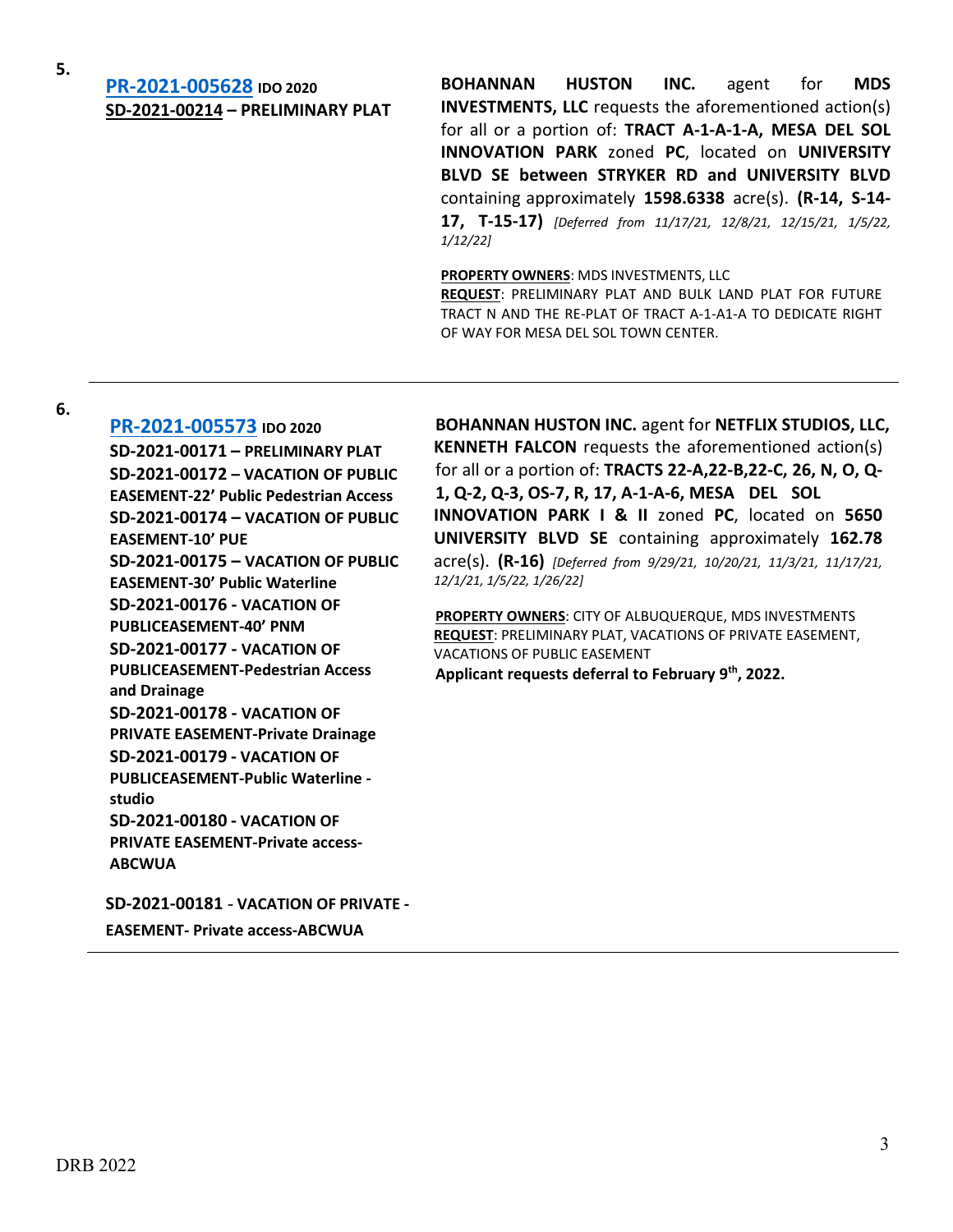### **7. [PR-2021-005195](http://data.cabq.gov/government/planning/DRB/PR-2021-005195/DRB%20Submittals/) SI-2021-01747 – SITE PLAN**

**DEKKER/PERICH/SABATINI – WILL GLEASON** agent for **JC SIX LLC** requests the aforementioned action(s) for all or a portion of: **TRACT 6A-1, UNIT 1, JOURNAL CENTER PHASE 2** zoned **MX-H**, located on **7501 JEFFERSON ST NE between JEFFERSON ST and MASTHEAD ST NE** containing approximately **5.1536** acre(s). (**D-17)** *[Deferred from 11/10/21, 12/1/21, 12/15/21, 1/5/22, 1/19/22]*

**PROPERTY OWNERS**: JC SIX LLC **REQUEST**: SITE PLAN APPROVAL REQUEST FOR MULTI-FAMILY APARTMENT HOME COMMUNITY

## *MINOR CASES*

**8. [PR-2021-005816](http://data.cabq.gov/government/planning/DRB/PR-2021-005816/DRB%20Submittals/) SI-2021-02066 - EPC FINAL SITE PLAN SIGN-OFF CONSENSUS PLANNING INC.** agent for **JB HOLDINGS LLC/ TAKE FIVE CARWASH** requests the aforementioned action(s) for all or a portion of: **LOT 2-C, COTTONWOOD CROSSING PHASE II** zoned **MX-L**, located at **10084 COORS BLVD NW between COORS BYPASS and SEVEN BAR LOOP**  containing approximately **0.7876** acre(s). (B-14) *[12/15/21]*

> **PROPERTY OWNERS**: JB HOLDINGS , LLC **REQUEST**: DRB SIGN OFF OF EPC APPROVED CAR WASH FACILITY

### **9. [PR-2021-005426](http://data.cabq.gov/government/planning/DRB/) SI-2022-00185 – EPC FINAL SITE PLAN SIGN OFF**

**CONSENSUS PLANNING** agent for **SMI-ABQ ASSETS, LLC** requests the aforementioned action(s) for all or a portion of: **LOT J, COLES INDUSTRIAL NO. 2** zoned **NR-SU**, **located at 3300 VASSAR DR NE between CANDELARIA RD NE and AZTEC RD NE** containing approximately 0.3903 acre (G-16)

**PROPERTY OWNERS**: CHACO OFFICES LLC **REQUEST**: DRB SIGN-OFF FOR EPC APPROVED SITE PLAN

**10. [PR-2021-005009](http://data.cabq.gov/government/planning/DRB/PR-2021-005009/DRB%20Submittals/) IDO <sup>2019</sup> SD-2021-00091 – PRELIMINARY/FINALPLAT**

**WAYJOHN SURVEYING INC.** agent(s) for **BLAKES LOTA BURGER LLC** request(s) the aforementioned action(s) for all or a portion of **PARCELS 6 THRU 10, ATRISCO BUSINESS PARK** zoned **MX-M**, located at **NE Corner of COORS BLVD and FORTUNA ROAD**, containing approximately **1.3523** acre(s). **(J-10)** *[Deferred from 5/19/21, 7/14/21, 8/4/21, 8/18/21, 10/20/21, 12/1/21, 1/5/22]*

**PROPERTY OWNERS**: BLAKE'S LOTABURGER **REQUEST**: COMBINE 5 LOTS INTO ONE LOT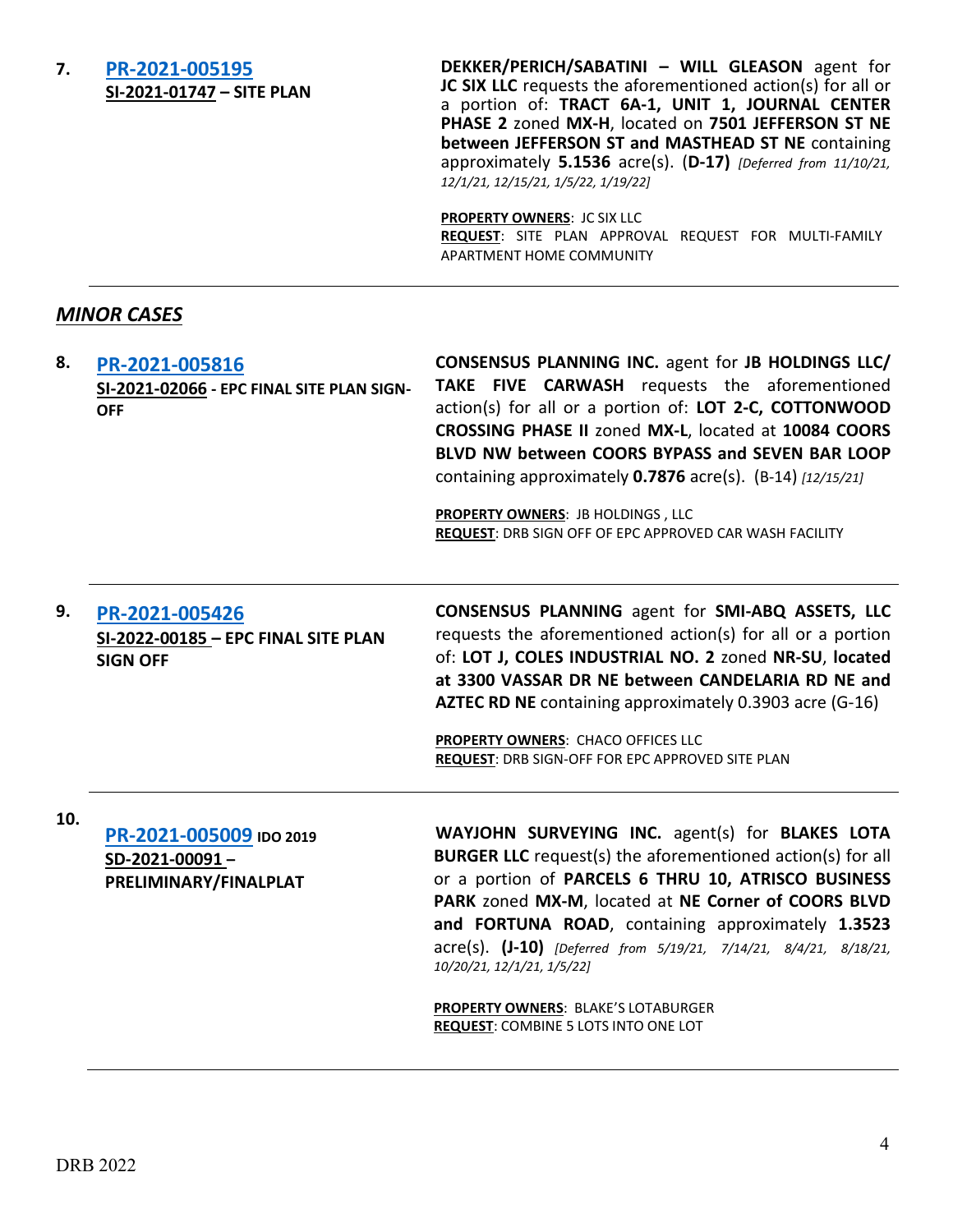| 11. PR-2019-003092 |  |  |
|--------------------|--|--|
|--------------------|--|--|

**SD-2022-00009 – PRELIMINARY/FINAL PLAT**

**TIERRA WEST, LLC** agent for **SWCW LLC** requests the aforementioned action(s) for all or a portion of: **LOT 9-A REPLAT OF LOTS 9 & 10, BLOCK 32, RIDGECREST ADDITION**  zoned MX-M, **located at 1425 SAN MATEO BLVD between SAN MATEO BLVD and GIBSON BLVD** containing approximately.28 acre(s). (L-17)

**PROPERTY OWNERS**: SWCW LLC **REQUEST**: MINOR PRELIMINARY/FINAL PLAT REVIEW

# *SKETCH PLAT*

|     | 12. PR-2022-006534<br>PS-2022-00009 - SKETCH PLAT | <b>DAVID VIGIL</b> requests the aforementioned action(s) for all<br>or a portion of: LOT 9, BLOCK A, GRANDE HEIGHTS<br>ADDITION zoned R-1D, located at 3416 WARD DR NW<br>between SEQUOIA RD NW and VISTA GRANDE DR NW<br>containing approximately 0.4262 acre(s). (G-11)<br>PROPERTY OWNERS: DAVID VIGIL<br>REQUEST: DISCUSSION OF CONSTRUCTION PROCESS, GRADING,<br><b>IMPACT FEES</b> |
|-----|---------------------------------------------------|------------------------------------------------------------------------------------------------------------------------------------------------------------------------------------------------------------------------------------------------------------------------------------------------------------------------------------------------------------------------------------------|
| 13. | PR-2022-006533<br>PS-2022-00008 - SKETCH PLAT     | <b>BRIAN ORTIZ</b> requests the aforementioned action(s) for all<br>or a portion of: LOT 8 - 11, BLOCK 2, APACHE TRAIL<br>ADDITION zoned MX-M, located at 420 and 428 PROSPECT<br>NW containing approximately .214 acre(s). (H-14)<br>PROPERTY OWNERS: PEREZ FRANK PAUL TRUSTEE PEREZ TRUST<br><b>REQUEST: LOT CONSOLIDATION</b>                                                         |
| 14. | PR-2022-006511<br>PS-2022-00005 - SKETCH PLAT     | <b>CORNELIUS J. OOMEN</b> requests the aforementioned<br>action(s) for all or a portion of: LOTS A-1 & B-1 OF PLAT OF<br>LOTS A-1 & B-1, THE LAND OF JANE BATTEN zoned R-A,<br>located at CANDELARIA RD NW between INDIAN FARM<br>LN, NW and CONRADO LN containing approximately .035<br>$\arccos 0$ . (G-13)                                                                            |
|     |                                                   | <b>PROPERTY OWNERS: OOMEN CORNELIUS J &amp; SEEUWS LEA M</b><br>REQUEST: REPLAT LOTS A-1 & B-1 OF THE LAND OF JANE BATTEN TO<br>REPRESENT CURRENT PROPERTY ACCESS                                                                                                                                                                                                                        |